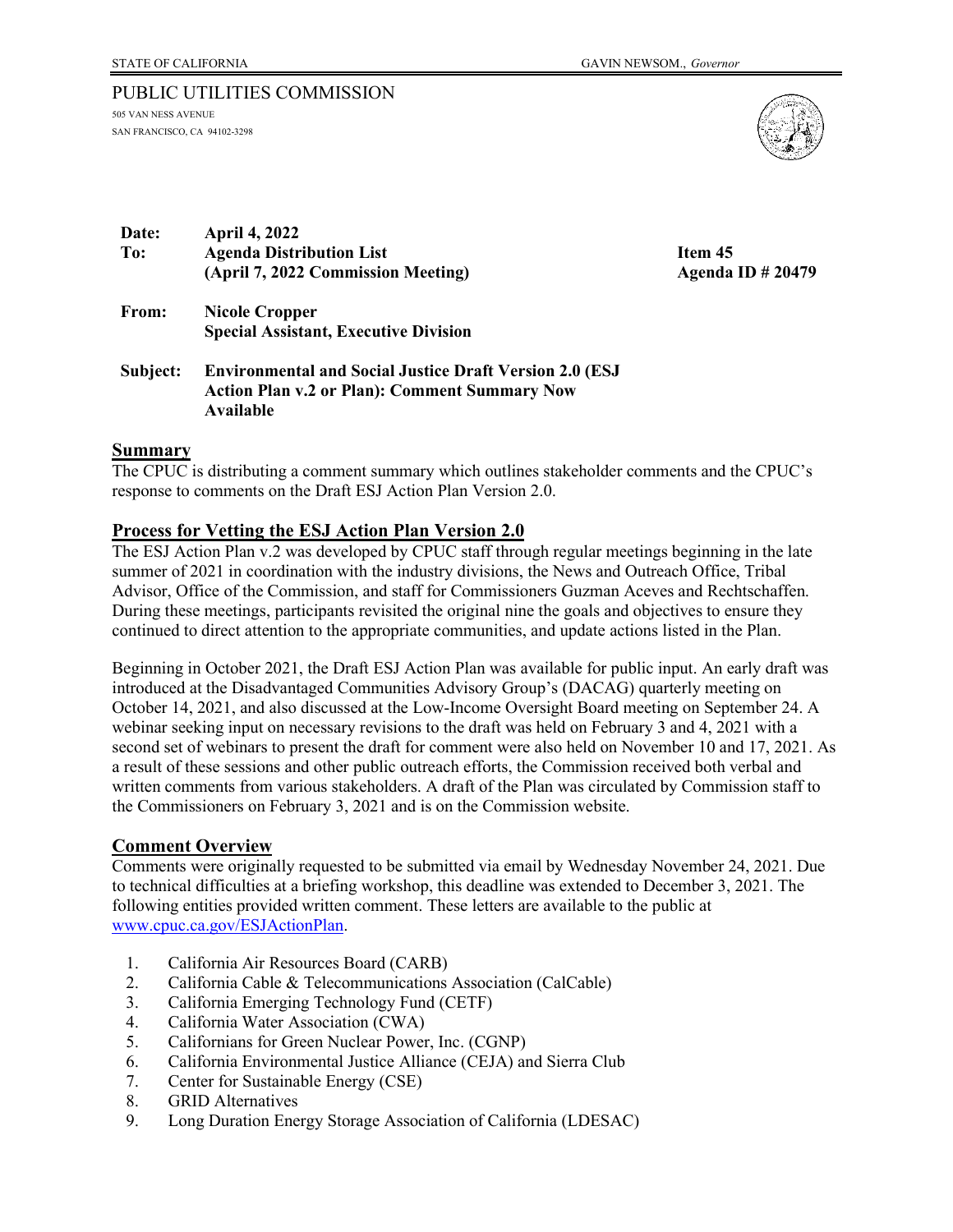- 10. Los Angeles County Solid Waste Management Committee/Integrated Waste Management Task Force
- 11. Pacific Gas & Electric (PG&E)
- 12. Protect Our Communities Foundation (PCF)
- 13. Public Advocates Office (PAO)
- 14. Rural County Representatives of California (RCRC)
- 15. Russian Riverkeeper
- 16. Sakura Conservation Strategies
- 17. Southern California Association of Governments (SCAG)
- 18. Small Business Utility Advocates (SBUA)
- 19. Southern California Gas Company (SoCal Gas) and San Diego Gas & Electric (SDG&E)
- 20. Southern California Association of Governments
- 21. Southern California Edison (SCE)
- 22. The Energy Coalition (TEC)
- 23. The Utility Reform Network (TURN)

Comment letters responding to the October draft ranged in level of detail, from in-document text edits to comments regarding overall CPUC processes and authority. Stakeholders provided thorough review of the draft Plan v.2 recommending further actions the CPUC should undertake to be truly accessible to ESJ communities. Of particular note, TURN and GRID Alternatives recommended including measures to align the CPUC's ESJ efforts with broader racial equity goals and actions in the ESJ Action Plan 2.0. While the ESJ Action Plan prioritizes communities of color and principles of racial equity, the Plan should not be considered the CPUC's primary effort to further racial equity work. CPUC staff working on implementing the ESJ Action Plan will work alongside the cohort of CPUC staff that participated in the California Capitol Collaborative on Race and Equity (CCORE) and the Diversity, Equity, and Inclusion Working Group to ensure shared goals and efforts are accomplished.

Industry groups comments represented their interests and outlined actions they have taken to ensure compliance with principles in the ESJ Action Plan. Advocacy groups implored the CPUC to ensure the principles and action items in the Action Plan are institutionalized into our processes. TURN, recommended opening a Rulemaking to ensure adequate public engagement in developing further ESJ related guidance.

Several commentors included helpful implementation-related suggestions, or program specific improvements which were either more appropriate to address in a relevant proceeding or were related to improving engagement with investor-owned utilities and sister agencies. For example, both GRID Alternatives and TEC mentioned working collaboratively with regulated entities and sister agencies but recommended extending engagement to Program Administrators and implementors. This feedback made clear that the CPUC should increase engagement on current activities as they relate to environmental and social justice. The CPUC did not revise the plan or action items based on these comments, but the feedback will inform future engagement strategies with these organizations.

Recurring themes from commentors that did inform revisions to the narrative, action items, or appendices focused on mitigating the impact of increasing rates on ESJ communities, maintaining transparency, and ensuring accountability with regards to how ESJ considerations are addressed in CPUC activities. Several commenters also recommended improving the availability of publicly available ESJ data and reference material.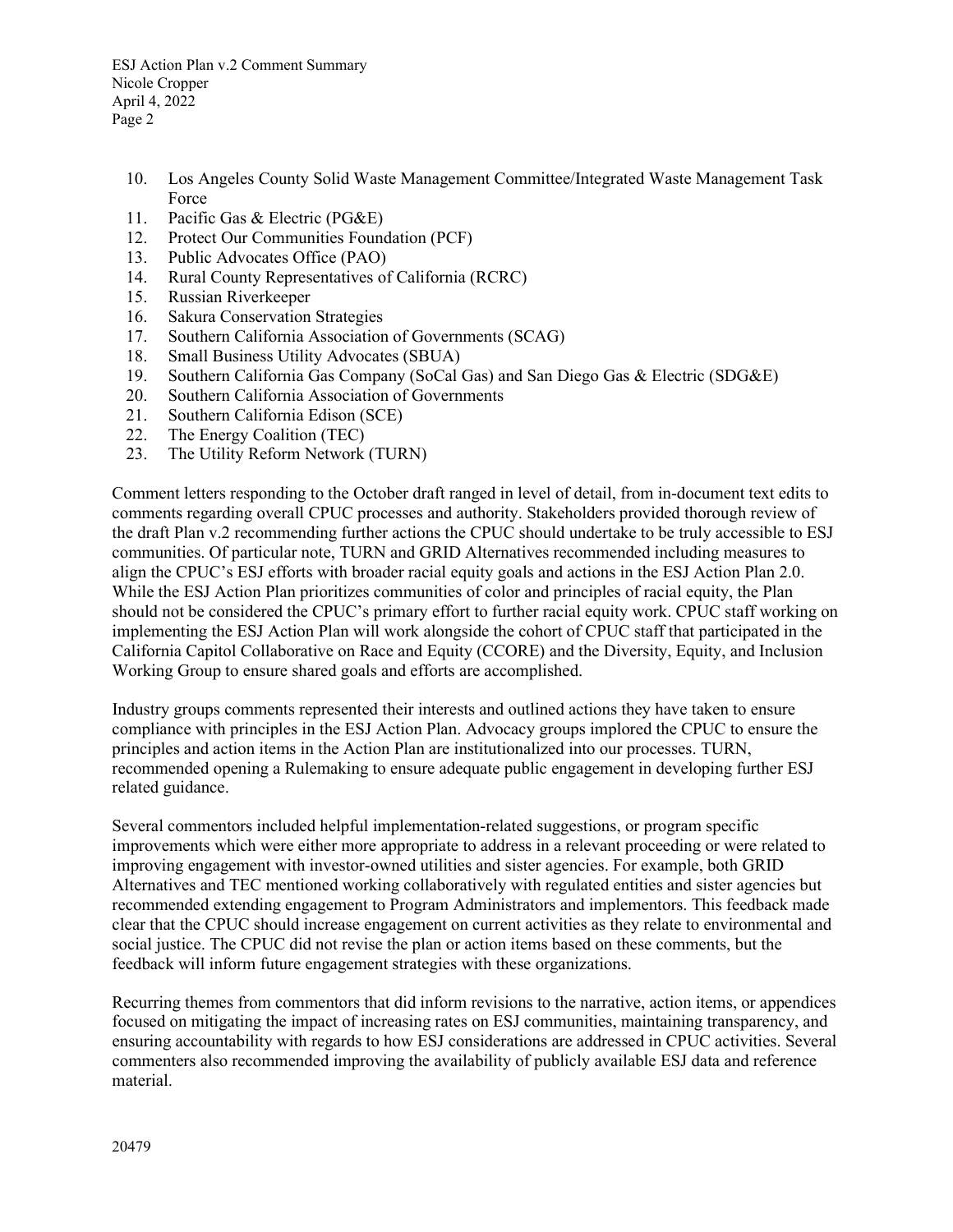# **Summary of Changes Made**

Both a clean version of the final ESJ Action Plan Version 2.0 as well as a redlined version to denote changes between the Draft and Final versions have been posted to the CPUC's ESJ website. Below is a more detailed summary of comments and revisions which is organized by headings in the ESJ Action Plan 2.0 for ease of reference.

#### Comments on the Narrative

Several comments recommended clarifying edits in the Executive Summary and narrative portions of the ESJ Action Plan v.2 to ensure CPUC staff and the public utilize the Plan as a resource and guiding policy document on ESJ. Several commentors also recommended clarification on the responsibility of regulated entities to abide by principles in the plan.

Revisions: Executive Summary Narrative

- Removed reiteration of goals in the previous version of the Plan.
- Added specific goal attributed to 2019-2021 highlights and accomplishments.
- Revised existing language of goals for consistency.
- Added new narrative section, "Utilizing the ESJ Action Plan as a Resource"

Revisions to the Introduction & Background

- Revised existing language for clarity.
- Added new narrative section, "Purpose of the ESJ Action Plan"
- Added subheadings for clarification.

Revisions to Progress on Implementation

• Reorganized list of ESJ Core Team and Liaisons in alphabetical order for clarity.

Revisions to Critical Topics for Consideration

- Revised title of the section from "Critical Topics for Consideration and Alignment Across the CPUC" to "Critical Topics for Consideration."
- Added section, "Consideration of Rate Burdens on Low-Income Customers."

## Revisions to ESJ Action Plan 2.0

- Revised the title of the section.
- Added section "Utilizing the ESJ Action Plan as a Resource."
- Clarified specific revisions to the goals and objectives.
- Added new objective 9.3 "Establish Accountability Measures" to develop a process for regular reporting of the CPUCs progress towards goals of the ESJ Action Plan.
- Added section Compliance and Enforcement to clarify the expectation of the CPUC for regulated utilities.

## Comments and Revisions on Goals

- CEJA/Sierra Club, GRID Alternatives, TURN, and TEC recommended that updated goals in the ESJ Action Plan 2.0 should include specific accountability measures.
	- o The CPUC agrees that transparency and accountability are critically important to achieving equity. However, rather than include detailed metrics in the goals of the plan which are intended to be broad visions for achieving environmental and social justice, revisions were made to specific action items.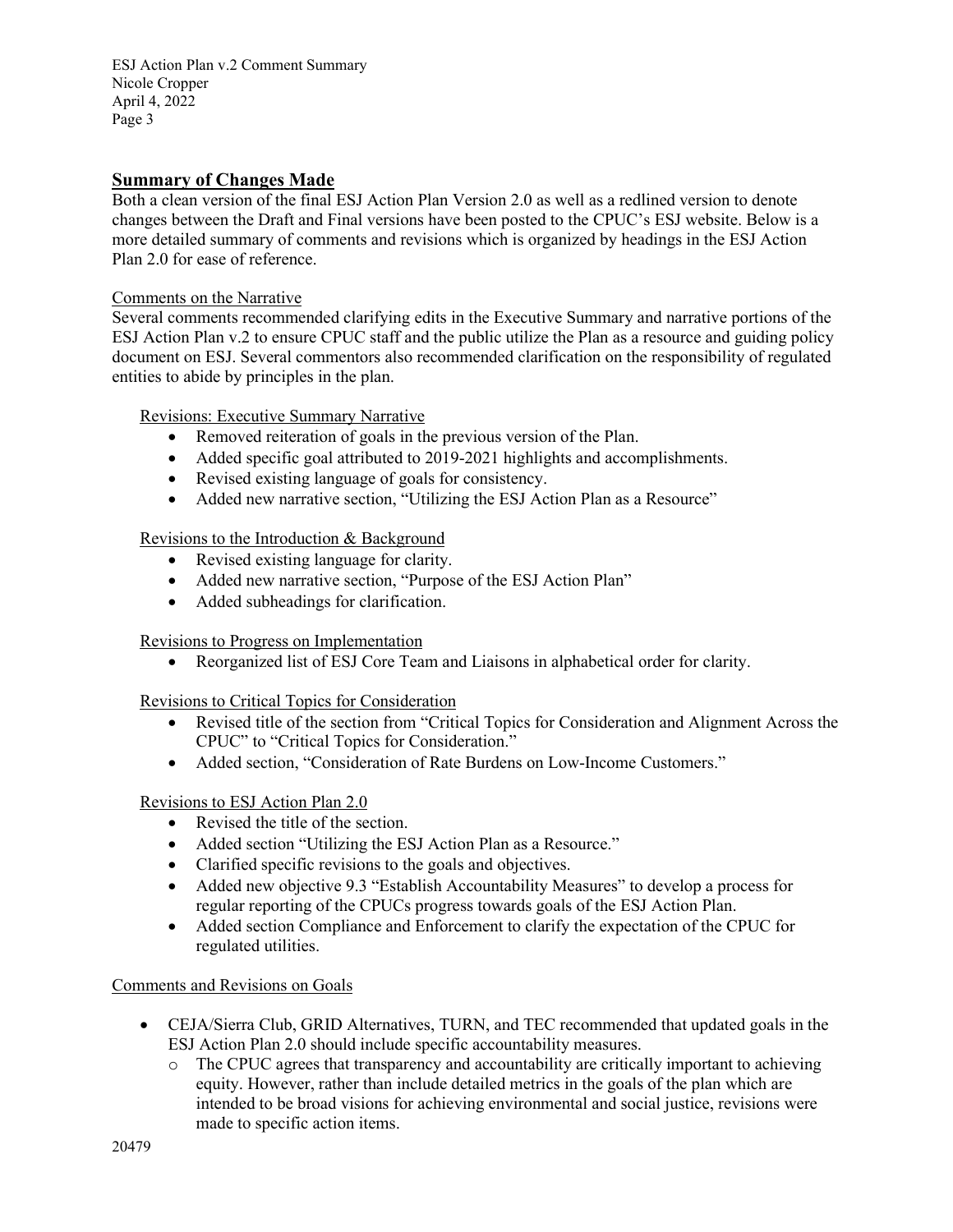- CETF commented on Goal 3.4 recommending to revise the goal as follows: "Ensure implementation of new investments that offer ESJ communities' access to high quality, reliable and cybersecure communications services at affordable rates with adequate data, speed and latency to access modern applications accessible in nearby urban areas."
	- o At this time, we elect to not revise the goal at this time as essential communications services are specifically defined in Decision  $20-07-032$ <sup>[1](#page-3-0)</sup>.
- PG&E commented on Goal 4 regarding extending essential communication services to ESJ communities and requested guidance on how to leverage existing outreach mandates in Disadvantaged and Vulnerable Communities (DVCs) from the Climate Adaptation Decision to conduct outreach to ESJ communities that may overlap but not be considered DVCs.
	- o At this time, we do not revise the ESJ Action Plan 2.0 to reflect this comment but will consider ways to provide guidance to regulated entities.
- Finally, TEC recommended establishing measurable targets to maximize high-road careers under Goal 7.
	- o Again, we do not revise Goal 7 as the goals are intended to reflect broad visions for ensuring equity rather than outlining specific directives; the action items serve this purpose. However, under the MOU with the California Workforce Development Board (CWDB) we will continue to leverage the expertise of CWDB staff to establish measurable workforce development targets to the extent possible under our jurisdiction.

## Comments and Revisions to Action Items

- CWA recommended several revisions to clarify the language in action items under Goal 3 which include:
	- Action Item 3.2.1: "CWA recommends that the Commission expressly support legislative efforts to create a statewide low-income water CAP."
		- The CPUC and particularly the Water Division generally agree with the comment and support the idea of a statewide low-income support system. In fact, CWA has made this recommendation before, and legislation was introduced and considered, but not passed. The suggested improved language in Action Item Section 3.2.1 includes "Explore additional opportunities to assist low-income water customers." It would not be appropriate to say more in the ESJ Action Plan.
		- Action Item Section 3.2.2 is revised to include reference to "The CPUC's broad regulatory authority to explore additional ways to improve access to safe and affordable drinking water."
	- "CWA urges the Commission to remove references to the Drinking Water Needs Assessment out of the ESJ Action Plan 2.0 as it is inappropriate to utilize the information contained therein for purposes it was never intended to serve and without a full understanding of its circumstances."
		- We agree with the comment and revise the language to remove the references.

<span id="page-3-0"></span><sup>20479</sup> <sup>1</sup> Decision 20-07-032 http://docs.cpuc.ca.gov/SearchRes.aspx?DocFormat=ALL&DocID=344049206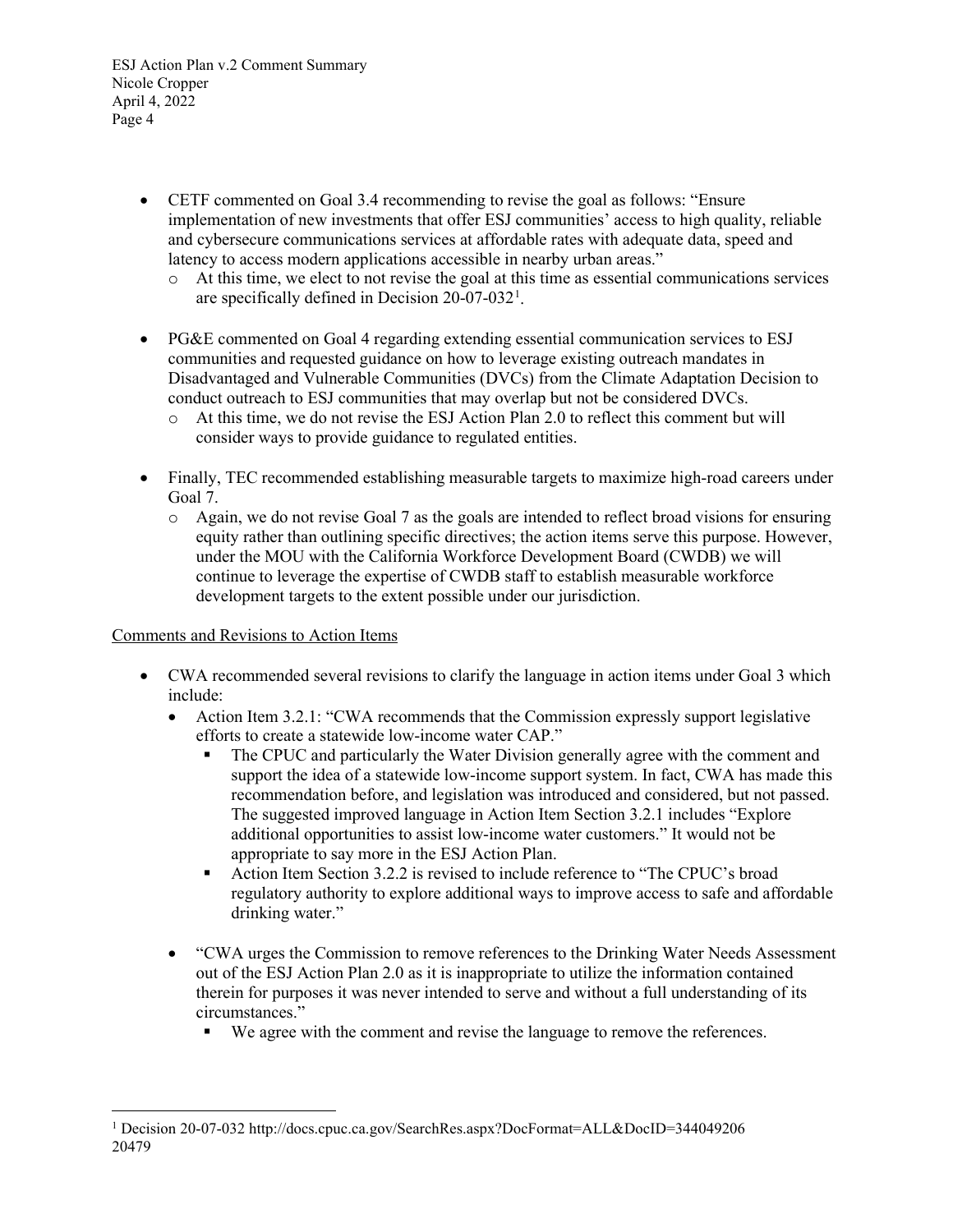- Action Item 3.2.2: "Consider whether the CPUC should open an OIR on the subject of new standards for consolidation of water utility systems."
	- We recognize that the process of consolidation may be ripe for review. We believe that the revised language in Action Plan Section 3.2.2 adequately captures the subject.
- Action Item 3.2.4: "When implementing Action Item 3.2.4, it is important for the Commission to ensure that the proposed actions make for a more robust evaluation of such water system consolidations without unduly delaying the processing of such critical consolidations, particularly where ESJ communities would benefit."
	- We have no disagreement with CWA on this matter. However, we do not believe it would be necessary or helpful to expand the language in Action Item 3.2.4 from the current language.

Comments on Action Items from other commentors are below.

- CEJA/ Sierra Club: "the Commission can do significantly more than it currently is to ensure that small water systems subject to its jurisdiction are offering Customer Assistance Programs and Arrearage Management Plans" as it relates to Mutual Water Companies.
	- o While there may be exceptional circumstances under which the CPUC may assert jurisdiction over a particular Mutual Water Company, it is not necessary to bring in references to such circumstances in the ESJ Action Plan or to Public Utilities Code Section 2705. Action Item Section 3.2.2 is being modified to include reference to "The CPUC's broad regulatory authority to explore additional ways to improve access to safe and affordable drinking water."
- SCAG commented on the lack of action items with regards to mobility and access opportunities in the ESJ Action Plan 2.0. Action item 5.4.1 is specifically dedicated to understanding key issues with regards to the Access and Functional Needs Community.
	- o We revise action item 5.3.1 to include exploring mobility challenges of in-person meetings.
- GRID Alternatives commented on Action 9.1.2 Data Collection: Standardizing Data Requests  $\&$ Key ESJ Indicators stating that data request standardization can help improve a variety of factors however, it is unclear which entities will participate in the working group outlined in the action item.
	- o To understand the types of data the Commission currently gathers, staff with initially convene internally. Following this initial assessment and based on their findings, staff will discuss further actions necessary to ensure stakeholder priorities and concerns are thoroughly considered in any ongoing efforts in this space.

Comments and Revisions to the Appendices

- CEJA/ Sierra Club: Create a repository of ESJ-related reports on the ESJ Action Plan website for easy and transparent access, and for ESJ communities to cite when advocating before the Commission.
	- o Revised definition of adaptive capacity.
- CPED: Include definition for transportation or transit dependent as these are mentioned in the document.
	- o Added definition of transportation to Appendix C.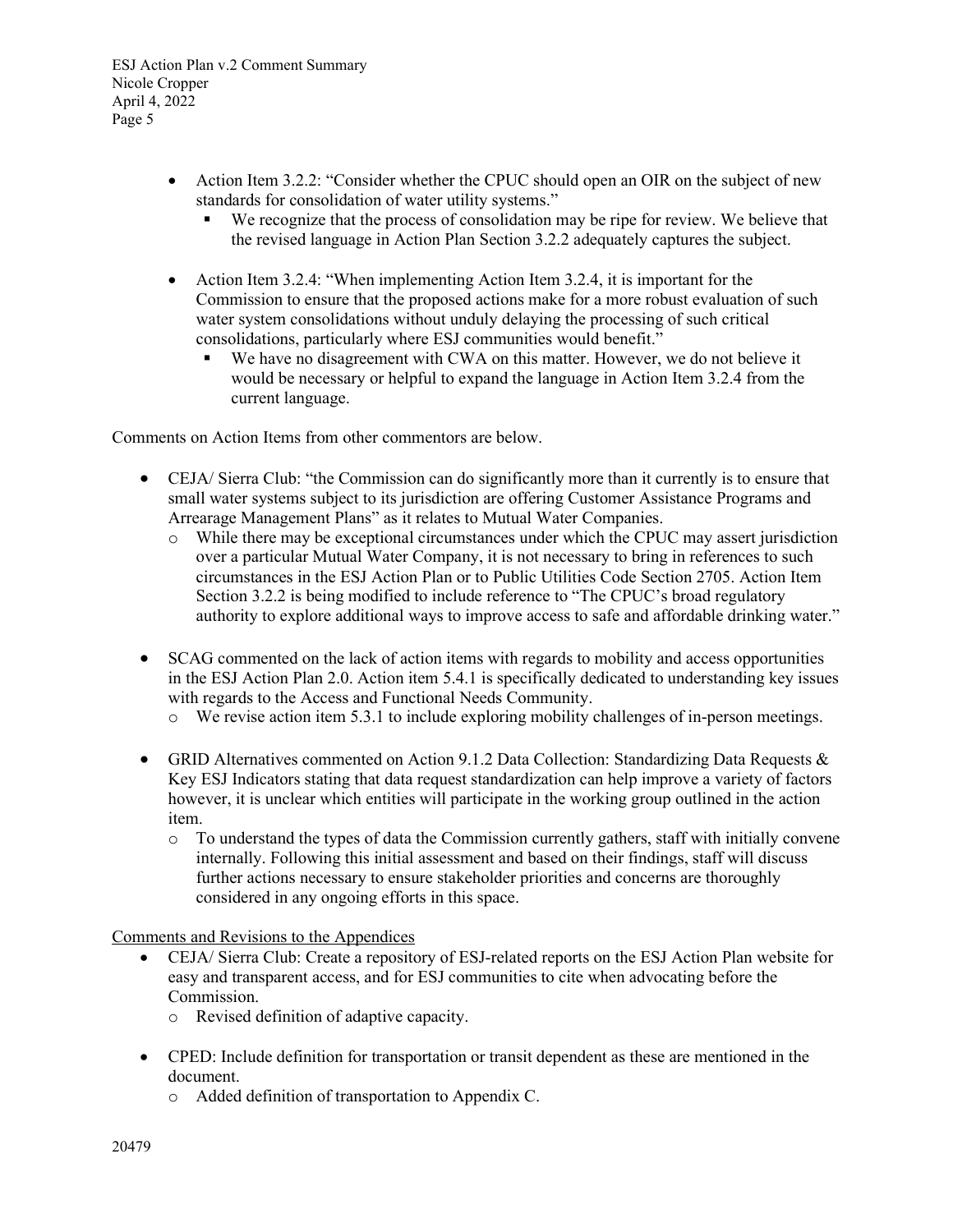- RCRC: Create a centralized database of commonly used definitions and terms, and update them frequently, for ease of reference to the public and parties. Certain terms and definitions are crossreferenced by Commission Decisions, making it tedious and/or unnecessarily complex to understand.
	- o Appendix C catalogues terms and definitions and outlines eligibility criteria of all consumer programs to date.
- RCRC: Map—and make publicly available—investments made in communities through various programs and funding. Since programs have limited funds, the Commission should map areas where investments are proposed and ensure that it doesn't, in effect, allow "redlining" in large areas of the state.
	- o The Commission will consider ways to highlight investments in specific communities to the extent possible while protecting consumer privacy and data.

#### General Comments and Revisions

- Several commentors highlighted the lack of financial resources for communities to participate in CPUC processes and that the Intervenor Compensation program is a barrier to participation rather than an incentive. Commentors requested the CPUC explore alternative means of compensation for ESJ communities.
	- o Action item 1.2.1 directs staff to assess the challenges with ICOMP and action item 1.2.2 directs staff to explore alternative funding concepts.
- Commentors mentioned the importance of integrating the ESJ Action Plan into all aspects of the Commissions activities.
	- o While this first iteration of the plan was led by former Commissioner Guzman-Aceves and Commissioner Rechtschaffen, implementation efforts and this update have been led by staff in the Executive division exactly to ensure these principles are integrated Commission-wide. Staff will continue to monitor and will begin reporting updates on the progress of action items on a more regular basis.
- CETF provided several comments encouraging the CPUC to ensure equity in communications services especially regarding oversight and enforcement. CETF also provided specific programmatic recommendations.
	- o We agree with CETF's perspective on ensuring equity and pursuing enforcement actions for non-compliance. The Commission will continue efforts under its regulatory authority to ensure compliance of its directives through the Enforcement Policy framework adopted in December 2020. No programmatic or proceeding specific revisions were made as it is more appropriate to work through established public process to incorporate an update.
- Sakura Conservation Strategies: Include Japanese American incarceration sites in the definition section.
	- o A definition of Japanese American incarceration sites has been included in Appendix C.

## **Accountability and Next Steps**

The ESJ Action Plan will be presented to Commissioners during the Regular Business Meeting on April 7, 2022 for adoption as a workplan. Staff will then continue implementation efforts and update the Commissioners, stakeholders, and the public on progress.